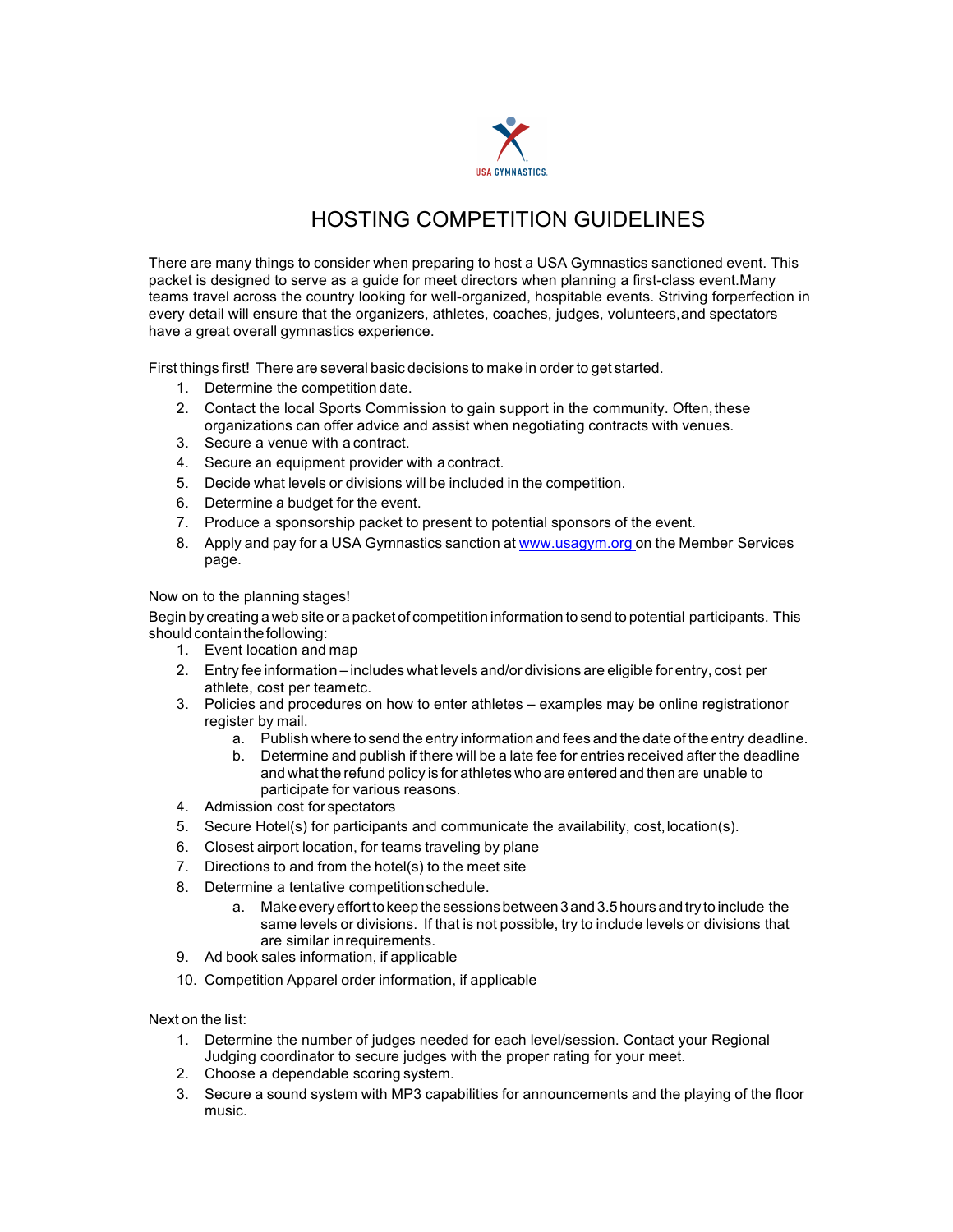- 4. Determine the meet format. Will you have timed warm-up on the competition carpet for each session or only general warm-up.
- 5. Continue to solicit sponsors.
- 6. Prepare materials that may be used for advertising through various types of media.
- 7. Consult the Event Tool Kit online at http://usagym.org/pages/membership/pages/sanction\_signage.html for guidelines on how to use the USA Gymnastics logo and other helpful tools for use at a USA Gymnastics sanctioned event.
- 8. Secure the required and/or appropriate medical coverage for the event.
- 9. Establish chairpersons and committees with responsibilities for the various aspects of the event. Examples of suggested committees and responsibilities are:
	- a. Competition Set-Up and Take-Down Responsibilities
		- i. Establish a floor plan for placing the equipment in the facility. Allow for as much space between carpets as the venue allows. Judges should be seated comfortably at one or two tables with nothing obstructing the viewfrom the judging table to the floor area. Have an adequate amount of tables and chairs at each event for judges and volunteer auxiliary judges.
		- ii. Ideally,provide an entrance to the competition carpet area large enough for thegymnastandcoach to stand together (on deck).
		- iii. Check into providing any tools and boundary tape needed forthe set-up that are not provided by the equipment company.
		- iv. Get the name and cell number of the facilitymanager.
		- v. Get the name and cell number of the equipmentdriver.
		- vi. Check to make sure the equipment will be delivered at the designatedtime.
		- vii. Be at the facility one hour before the scheduled time of set-up and takedown.
		- viii. Organize volunteers fortake-down.
		- ix. Check to make sure the equipment company is there at the designated time for pick-up.
	- b. Decorations
		- i. With the meet director, establish a theme for the decorations, includingthe development of a meet logo that can be used for banners, entryinformation, programs, gifts, etc.
		- ii. Arrangeforthepurchase/donation/creationofdecorationsincluding: working with hospitality room volunteers, tables and chairs on the competition floor, lobby areas, awards area, etc.
		- iii. Work with personnel in charge of volunteers to arrange help for putting up decorations.
		- iv. Arrange for the display of the American Flag.
		- v. Arrange for volunteers to maintain and refill any supplies needed for decorations. (i.e. judges' tables, banners,etc.)
		- vi. Arrange for volunteers to take down alldecorations and ifnecessary, arrange for storage of some decorations for future competitions.
	- c. Event Apparel
		- i. Work with the Meet Director on designing eventapparel.
		- ii. Work with the Meet Director on apparel selections, pricing, and ordering procedures.
		- iii. Place the apparel order.
		- iv. Check with the Meet Directorto verify location and delivery dates of the apparel.
		- v. Work with the Meet Director to secure the pro-shop location at the meet site.
		- vi. Work with theVolunteer Coordinatorto secure volunteers for pro-shop set-up, to work the pro-shop during the event, and clean up after the event.
	- d. Coaches' and Judges' Hospitality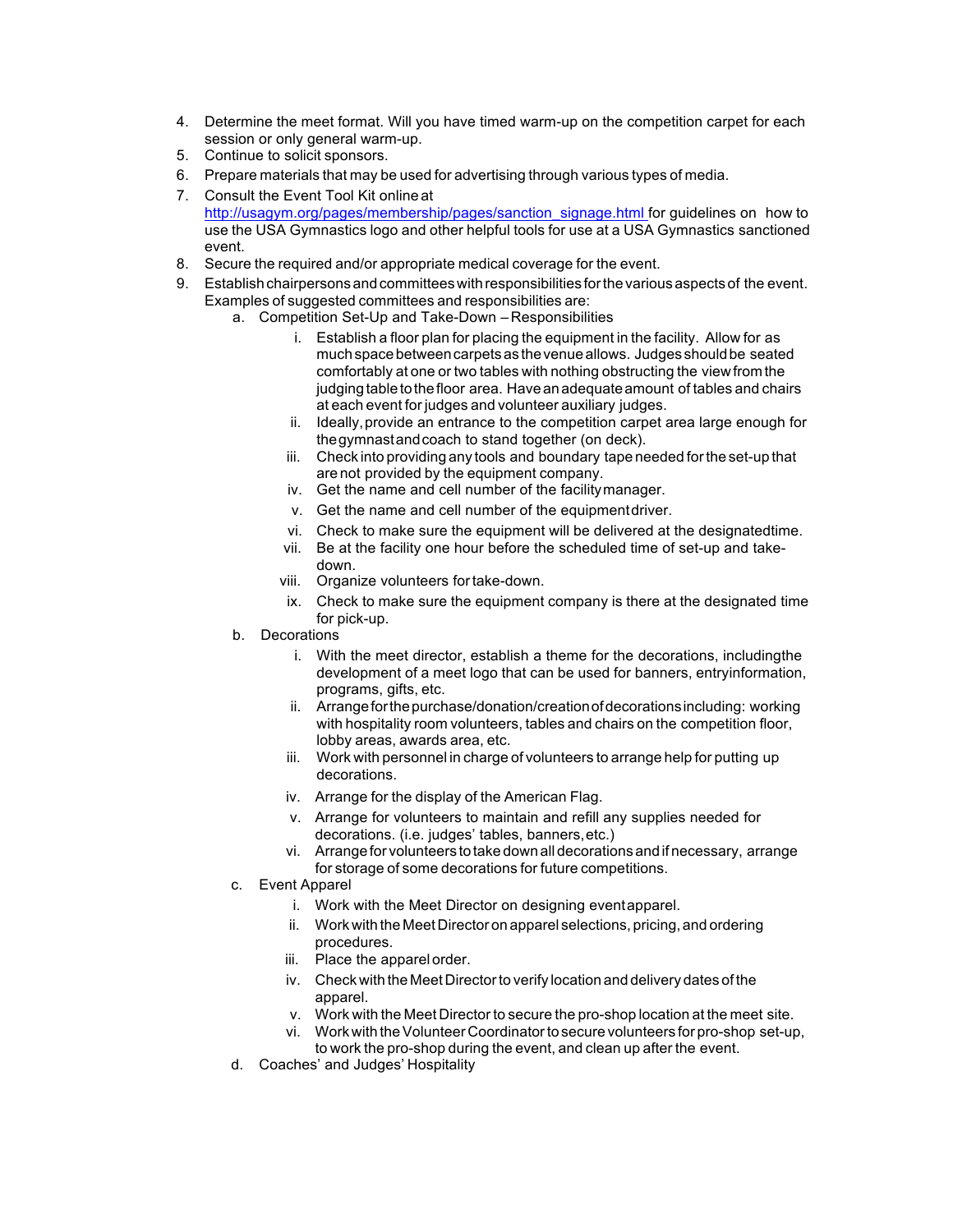- i. Coordinate with the Volunteer of Decorations to continue the theme of the competition in setting up the coaches' and judges' hospitality room. The judges' hospitality room should be separate from the coaches' room.
- ii. Solicitlocalorganizationstodonatefood/meals/beveragesforthe judges' hospitality.
- iii. Obtain a list from the Meet Director that includes the approximatenumber of coaches and judges per session will be in attendance.
- iv. Arrange to have meals either made by volunteers or delivered/catered tothe meet site each day. Consult with the Meet Director on menu ideas.Meals needed are as follows.
	- 1. Breakfast each day
	- 2. Lunch each day
	- 3. Mid-session snack…Depending on number ofsessions.
	- 4. Dinnereachday…Many judgeswill immediatelyneedtoleave the meet site once the final competition is over. The meet host can either pay for this meal in the judges' check, or provide a "to go" meal.
- v. During the event- arrange to have volunteers to work the hospitality room.
- vi. Arrange for volunteers to periodically check with judges on the floor to provide beverages
- vii. Afterthe event-Arrange to have volunteers to tear down and clean up the hospitality room.
- e. Athlete and Coaches' gifts are not required but appreciated
	- i. Work with the Meet Director to coordinate the gifts for coaches and athletes with the theme of the event.
	- ii. Work with the Meet Director on the budget for gifts.
	- iii. Obtain a list from the Meet Director that includes the approximatenumber of coaches and athletes will be inattendance.
	- iv. Place the order for thegifts.
	- v. Coordinate with the Meet Director for the date and location of delivery ofthe gifts.
	- vi. Coordinate with the Volunteer coordinator to secure volunteers to handout the gifts at the conclusion of eachsession.
- f. Athlete and Coaches' Check-In
	- i. Before the event work with the Meet Director in obtaining a location forthe coaches'/gymnast's check-in.
	- ii. Obtain a roster and/or rotation sheet of all competing gymnasts for each session. (Must have names of gymnasts on the sheet.)
	- iii. At the competition Mark off/highlight all gymnasts on roster/rotation sheet as they enter the building/venue/gym. Provide information to gymnasts on where to go for Open Stretch.
	- iv. Obtain a list of coaches attending the competition (sorted club)
	- v. Obtain a meet schedule for reference on warm-up times.
	- vi. At the competition -Provide tables with volunteers responsible for checking coachesinandhandingoutcredentials,anycompetition packets, or other relatedmaterials.
	- vii. Each coach must personally check in to receive his/her credential. A coach cannot pick up a credential for another coach from their club.The coach must sign their name to receive their credential.
- g. Announcer-It is essential that this person is very upbeat and entertaining. This person must make the competition exciting! There will be many times the announcer will have to handle things quickly and under time constraints.
	- i. Work with the Meet Director in regards to the sound system, CD player, microphone, etc.
	- ii. Check with Meet Directorto arrange for a variety of upbeat march music to play, not only for the march-in, but also in down times.
	- iii. Work with Meet Director to arrange and announce the National Anthem….live or on CD.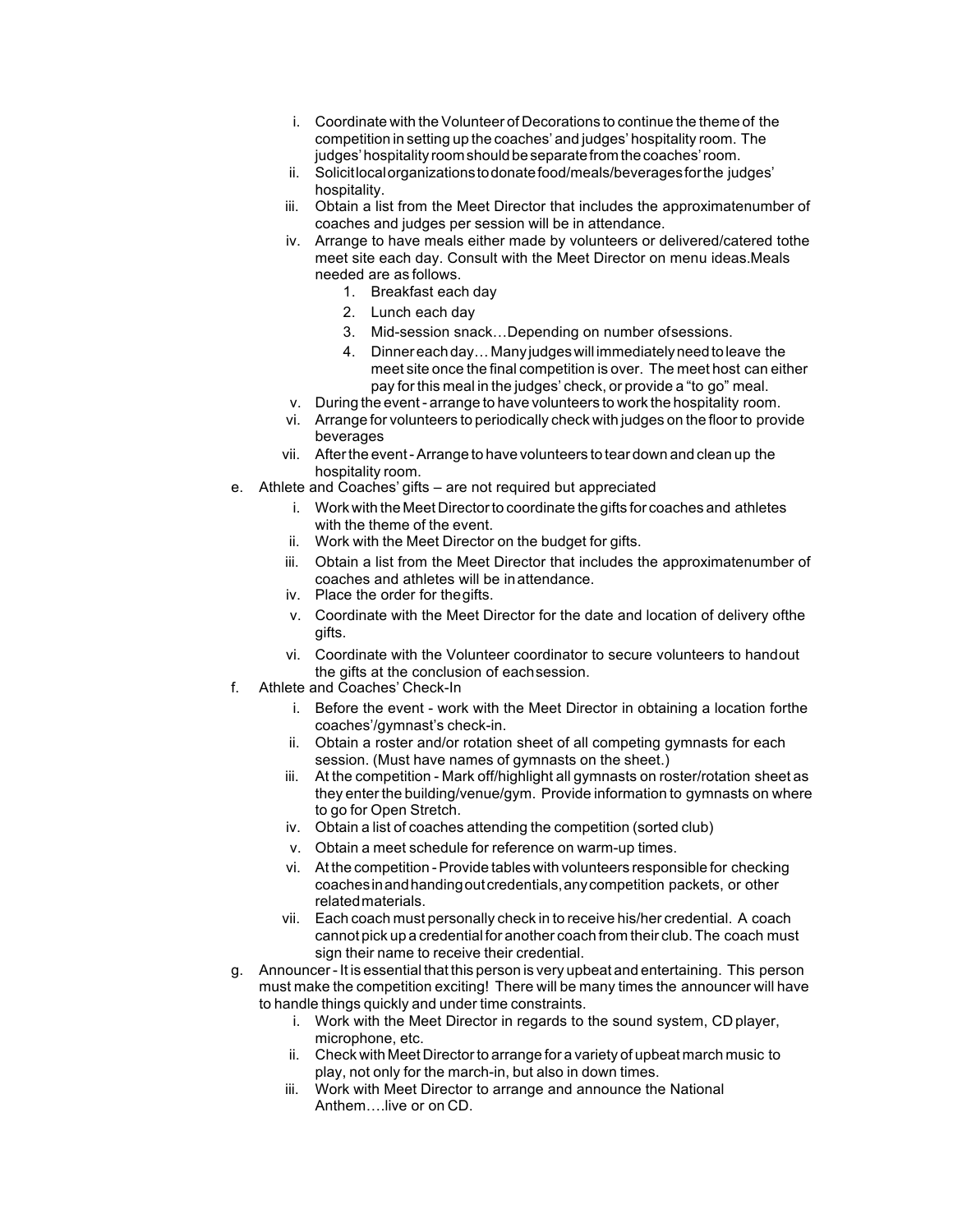- iv. Work with the volunteer handling theAwards to find out the needs of the announcer during the AwardsCeremony.
- v. Prepare a script for the March-in ceremony for approval of the Meet Director.
- vi. Obtain a list of clubs and judges to announce during introductions. Talk with the Meet Director for correct pronunciation of the names.
- vii. Obtain a list of sponsors or any other "thank you's"…..
- viii. Announce any rules (i.e. "no flash photography"). Check with the Meet Director for a complete list.
- ix. During the event Arrive to the event at least 30 minutes ahead of time to make sure all the sound equipment is working properly, including microphone and music.
- x. Work with the Meet Director to be ready to announce the rotationchanges. The announcement to rotate should be when the last gymnast competing in a given rotation salutes at the conclusion of her routine.
- xi. Be available and at the designated Announcer area at all times to make announcements for the Meet Director.
- xii. Before announcing the awards, be very familiar with the procedures regarding awards, found in the *USA Gymnastics Rules and Policies.*
- h. Awards
	- i. Coordinate with the Meet Director for the date and location of delivery ofthe awards.
	- ii. Check medal inventory. Report any problems to the Meet Director.
	- iii. Coordinate with the Meet Director to determine the location for the awards ceremonies.
	- iv. Coordinate with the volunteer handling decorations to tie in with the theme for the competition.
	- v. Arrange to have volunteers to assist in the set-up and take-down of the Awards area, if applicable.
	- vi. Obtain a list of awards to be presented for each session from the Meet Director.
	- vii. Check with the Meet Director and become familiar with how ties will be handled, per *USA Gymnastics Rules and Policies.*
	- viii. Arrange to have presenters for each session of thecompetition.
	- ix. Coordinate with the Announcer for the awards ceremony.
- i. Volunteer Coordinator
	- i. Coordinate with the Meet Director on the schedule forthe competition. Determine how many sessions will need to be staffed with volunteers.
	- ii. Develop a hard copy chart listing all volunteers forthe event with scheduled times to report.
	- iii. Develop job descriptions for all volunteers.
	- iv. Possibly conduct training sessions ahead of time with new volunteers to establish familiarity with their responsibilities prior to reporting to their position.
	- v. Depending on the scoring system, each session may need the following adult judge volunteers:
		- 1. Two Timers and Line Judges with runners. Review the regulations for timing and boundary penalties for each session and LEVEL of competitor.
		- 2. Master Scorers: They may input the judges' scores electronically if thejudgesdonothaveindividualkeypadsor computers.
			- a. They will also maintain a written record of all 4 judge's scores and the average score.
	- vi. Each session will need volunteers to take admissions money at the gate. They should be supplied with a cash box with a starting amount of money to provide change.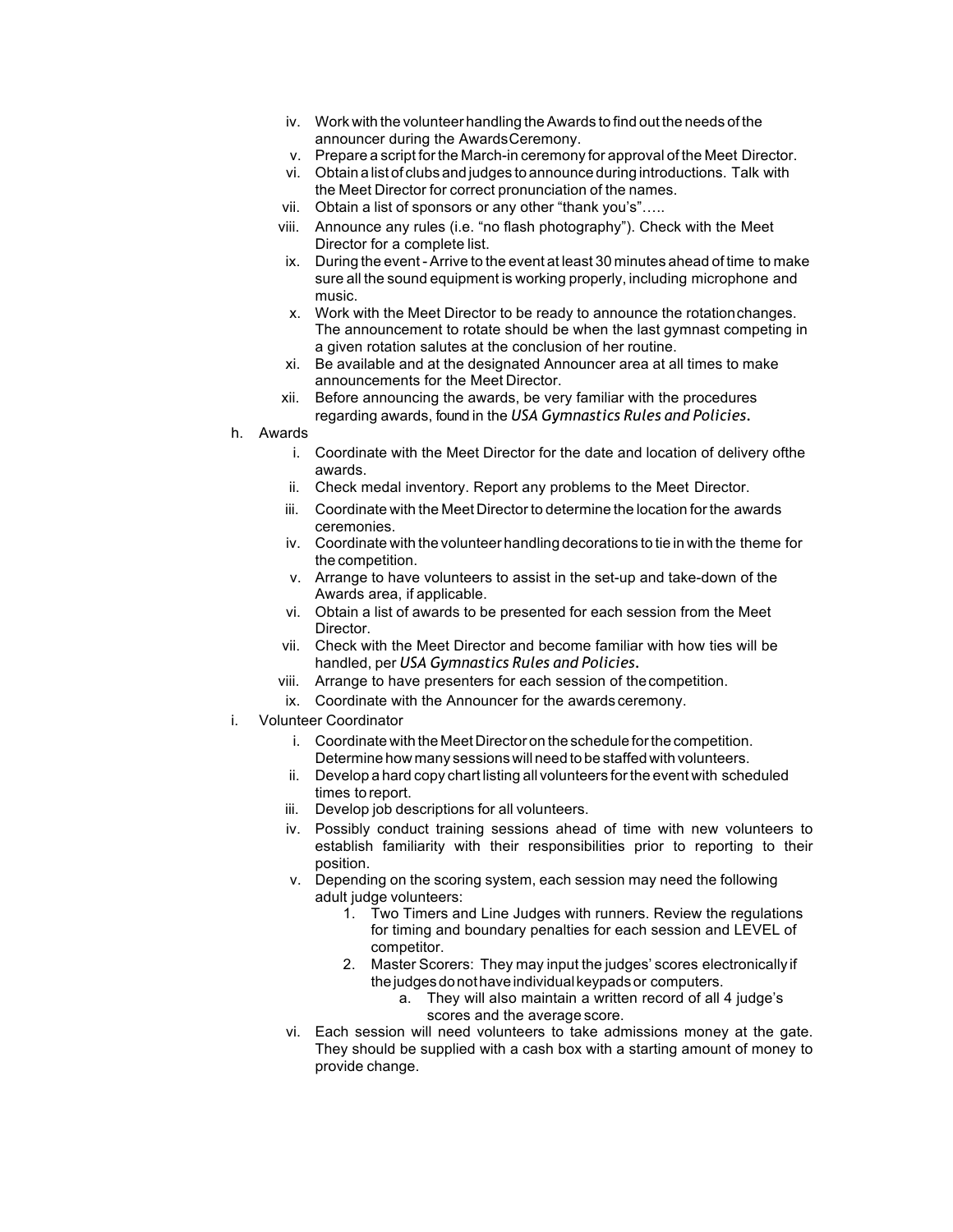- vii. Each session will need volunteers to work the concession stand. In many venues, concessions will be run by the venue. Check with the Meet Director regarding the rules in this regard.
- viii. During the event Be at the venue at least 30 minutes beforethe scheduled Open Stretch to coordinate jobs.
- ix. Coordinate all volunteers to be in place for all jobs needed.
- j. Score Table
	- i. Coordinate with the Meet Director to determine what kind of scoringsystem will be used.
	- ii. Coordinate with the Meet Director to have all competitor information entered into the computer.
	- iii. Coordinate with the Meet Director to set up scoring system at the venue.
	- iv. Coordinate with the Meet Director regarding the placement of the score display unit. They should be placed high enough to avoid being blocked by people standing in front of them. Consider also the best placement for spectator viewing. The display unit must be able to indicate the event scores including the breakdown of each event score for Levels 7-10.v.

Coordinate with the Meet Director to have supplies for score table area. (Staplers, tape, paper clips, scissors, stop watches and extra batteries, pens, pencils, highlighters,etc.)

- vi. If needed, coordinate with the Meet Directorto have score slips made for all sessions.
- vii. Coordinate with the Meet Director to set up any volunteers/assistants needed to fulfill any jobs at the score table. It is recommended that anyone responsible for the operation of the computer scoring system be well versed in the program prior to the competition day, as well as any volunteers who may be asked to input scores.
- viii. During the event-Be at the venue at least 45 minutes before the scheduled Open Stretch to double-check all equipment.
- ix. Ifusing a score system with keypad entering, coordinatewith the Meet Director to train the judges or volunteers on using the equipment.
- x. Monitor all entries into the score system.
- xi. Be available for all situations that might arise regarding the scoring system.
- xii. Immediately run two reports of the rankings each session. These reports must be given to the Announcer and the Awards coordinator.
- xiii. Post the final results for each age division in the warm-up area and in an appropriate place accessible to spectators.

After the entries are in, begin working on the competition structure and verify all athlete and professional memberships, including judges.

- 1. Print the sanction report form from the USA Gymnastics web site. This can be found online at www.usagym.org under Member Services.
	- a. Log in using your user name and password, click on Member Services, click on sanctions, then click on my sanctions, scroll to your event, click on it, then clickprint (lower right).
	- b. All of the necessary sanction report forms, coaches' and judges' sign-in forms, and the accident report form are included.
		- i. Print several copies of the coaches' and judges' sign-in forms and the accident report for potential use during the competition.
	- c. It is IMPORTANT that you read and follow the instructions on each section of the sanction.
	- d. It is REQUIRED that you post the Certificate of Sanction at your event.
- 2. Verify athletes', professionals', and judges' USA Gymnastics membership online at www.usagym.org under Member Services.
	- a. Log in using your user name and password, click on MemberServices, click on sanctions, then click on Event Tool Kit. Click on Meet Director's checklist, scroll down and click on the link, How to Verify Members, and follow the directions.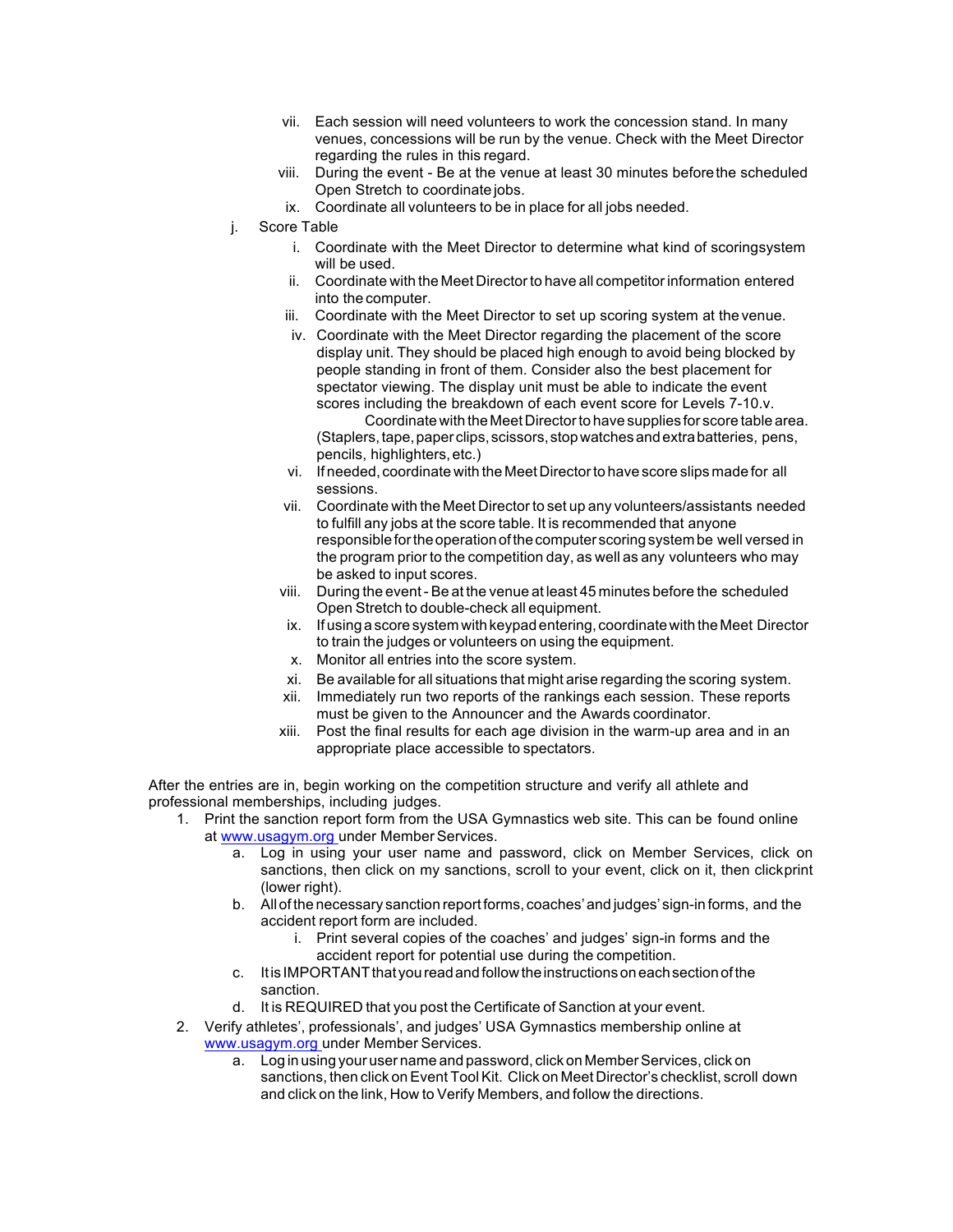- b. Any coach or official who is not current is NOT allowed on the competition flooror in the field of play during the event, regardless of the circumstances.
- c. Professional members must be able to show proof of current membership anytime during the event.
- 3. Set up the scoring system by entering all necessary athlete and coach data, session data, age divisions, etc.
- 4. If requested by the venue, submit your request for proof of insurance to K&K Insurance.

This form and the procedures are included when the sanction is printed or you can find it online at http://usagym.org/pages/home/pages/forms.html?prog=ms. Click on Request for certificate of insurance under Sanction Forms.

- a. Ask the venue where the certificate of insurance should be sent. Complete the form and submit the request to K&K Insurance **AT LEAST** 30 days in advance.
- b. Information on the latest insurance updates can be found online at http://usagym.org/pages/membership/pages/index.html?. Click on sanctions and then click on Insurance Update.
- 5. Determine and publish a final schedule.
- 6. Order awards.
- 7. Order athlete and coaches' gifts.
- 8. Finalize the equipment set-up and take-down schedule.
- 9. Organize the volunteer schedule.
- 10. Prepare the hospitality volunteer schedule along with the meal plans for the event.
- 11. Finalize the competitor program, determine cost and send to production.
- 12. Finalize all scripts and information for the announcer.
- 13. Completeandcommunicateanytravelarrangementsmadeforjudges,equipmentreps, or other meet officials.
- 14. Generate:
	- •rotation sheets (indicate the order of events if you are using a single panel of judges),
	- duplicate and organize the correct number of athlete score forms for Levels 3-6 and Group for the number of judges you have,
	- organize and duplicate the correct number of the D score forms, artistry forms and execution forms for Levels 7-10 ,
	- compile competition packets for coaches, include an inquiry form when allowed,etc.
- 15. Communicate any specific information regarding the eventto allparticipating clubs through the web site or email (parking instructions, etc.).

## Duringtheevent:

Upon arrival, supervise the set-up of the event. Be sure to ensure the spectators' line of sight tothe events and the scoreboard is not obstructed. Head score tables should be placed appropriately on the floor. The tables should not interfere with the competition, have a station forthe meet referee (if applicable), and be easily accessible by the coaches in case they need to pick up or turn in an inquiry form, or verify a score.

Before the start of the competition, post the USA Gymnastics Certificate of Sanction at the headscore table or somewhere in the venue where it is clearly visible for the participants. Place theMeet Referee/Judges' sign-in form in the judges' hospitality room or give it to the Meet Refereefor completion. All judges must sign or initial the sign-in form next to their member information.The Meet Referee is required to sign and date the form and return it to the Meet Director forsubmission to USA Gymnastics at the conclusion of the event.

The Meet Director(s) should conducta coaches' meeting prior to each session. The following information should be addressed at this time:

- 1. Welcome the coaches and the athletes.
- 2. Check for credentials, remind coaches who haven't already, that it is REQUIRED to sign- in with the proper USA Gymnastics professional information on the designated sign-insheet. **The member inform ation must have the member 's signature on the for m or be initia led by the member to be valid.**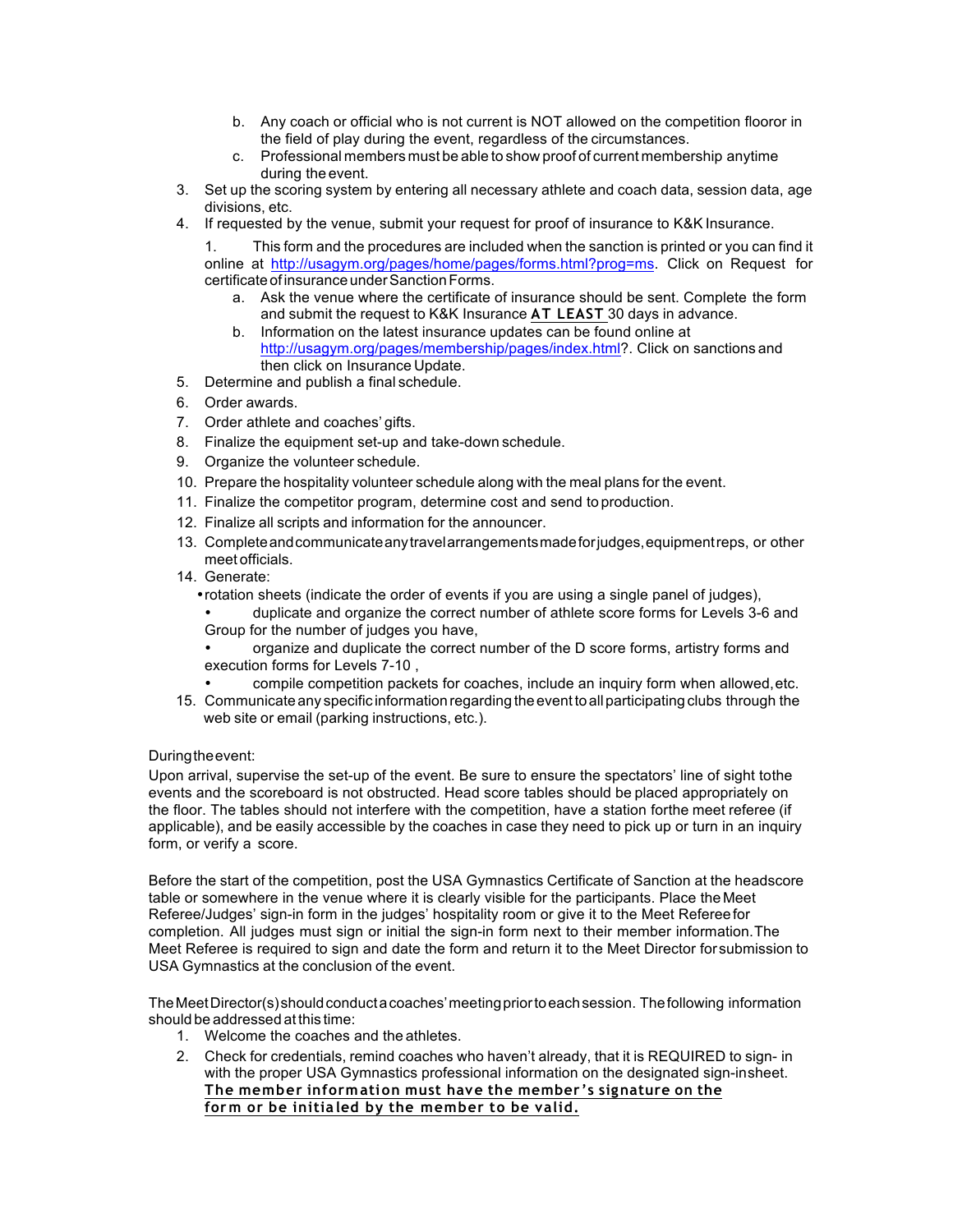- 3. Discuss meet format and how the meet will run.
- 4. Calls for Scratches and make any necessary adjustments to the rotation sheet.
- 5. Introduce the meet referee, if applicable.
- 6. Communicate the location of inquiry forms, who to turn them in to,etc.
- 7. Explain the procedures for running music. Are you using CD's. Will there be a computer or MP3 hookup available if the athlete's CD does not work. Ideally using only downloaded music will prevent delays and help your meet run smoothly.
- 8. Introduce the medical personnel.
- 9. Discuss the method of determining age divisions and the distribution of the awards.
- 10. Communicate the logistics of the hospitality room for coaches.

As the meet continues, strive to keep the coaches and athletes on schedule.

What to do in case of an injury at the event:

- 1. Consult the medical staff on site.
- 2. The Meet Director must complete and sign page 1 of incident/injury report.
- 3. The parent or legal guardian of the athlete (if he/she is a minor) must complete and sign page 2 of the incident/injuryreport.
- 4. Make a copy of the completed injury/incidentreport form and keep in the Meet Director's records.
- 5. Give the completed forms and benefit summary page to the parent orlegalguardian. The parent or legal guardian submits the claim, if he/she chooses.

At the conclusion of each session, announce the award winners, both individual and team, if applicable. Thank the athletes, coaches, and spectators for attending and supporting the event. Post the results of each session on the web site and designate a place in the venue to postresults soparticipants,coaches, andspectatorscanviewthemduringtheevent.

At the conclusion of the event:

- 1. Assign a volunteer to write and distribute checks to the judges and other meet officials.
- 2. Assign a volunteer to transport any judges and other meet officials to the airport for departure.
- 3. Supervise the take-down process. Make sure all the equipment is packed properly, the competition area is clean, the hospitality room(s) are clean, pack all supplies from the score table(s), etc.
- 4. Touch base with the contact at the venue and make arrangements for payment of facility rental, if that has not already beenaddressed.
- 5. Make a copy to keep and return the original sanction report forms to the USAGymnastics National Office within seventy-two (72) hours of the conclusion of the event. Options for delivery are:
	- a. Mail to: USA Gymnastics Member Services, 132 E. Washington St. Suite 700, Indianapolis, IN. 46204
	- b. Scan and email to: sanctions@usagym.org
	- c. Fax to: 317-692-5212
- 6. Forms that must be completed and returned are:
	- a. Page1-MeetDirectorSanctionReportingResponsibilities/Procedures–the Meet Director must initial where indicated.
	- b. Page 2 -USAGymnasticsSanction ReportForm the MeetDirector must fill in the required information and sign and date.
	- c. Page 3 Meet Referee and all Judges' Sign-In forms All judges must fill in their member information. The Meet Referee must fill in his/her member information, print his/her name, and sign and date.
	- d. All Coaches'Sign-In sheets All coaches must fill in their member information. If the form is pre-printed with member information, all coaches must sign or initial next to their name for the form to be valid.
- 7. To confirm that USA Gymnastics received the forms, please go to www.usagym.org.